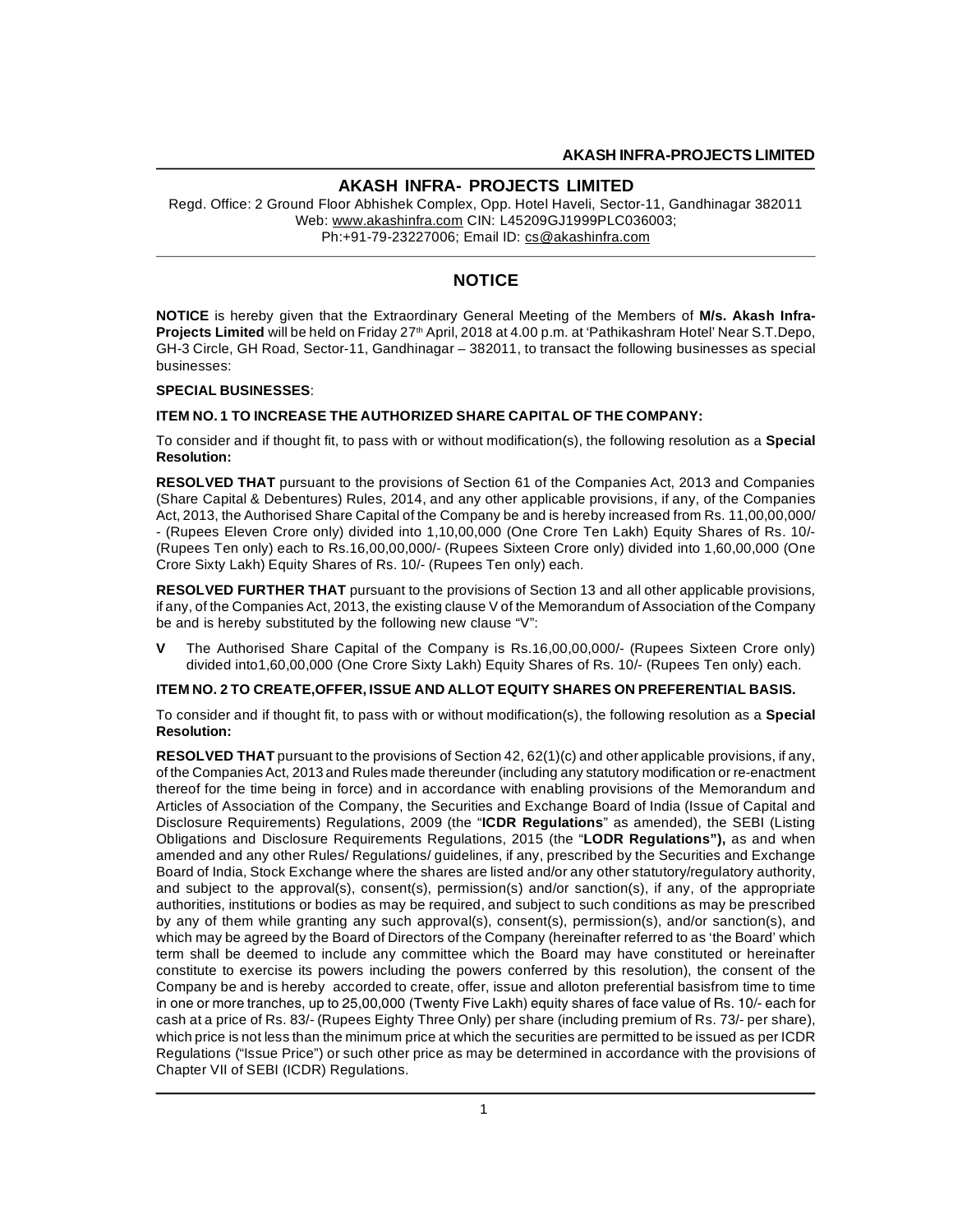**RESOLVED FURTHER THAT** the pricing of Equity Shares to be allotted will be in accordance with the provisions of SEBI (ICDR) Regulations, and the"Relevant Date" for the purpose of calculating the price for the issue of Equity Shares shall be 28<sup>th</sup> March, 2018 being the date 30 days prior to the date of this Extraordinary General Meeting scheduled.

**RESOLVED FURTHER THAT** the Equity Shares shall be allotted by the Company to the investors in dematerialized form within a period of 15 days from the date of passing of this resolution provided that where the allotment of the said Equity Shares is pending on account of pendency of any approval for such allotment by any regulatory authority or the Central Government, the allotment shall be completed within a period of 15 days from the date of such approval.

**RESOLVED FURTHER THAT** the pre-preferential shareholding of the proposed Allottees (if any) and Equity Shares to be allotted to the proposed Allottees shall be under lock in for such period as may be prescribed under Chapter VII of the SEBI ICDR Regulations.

**RESOLVED FURTHER THAT** the Board be and is hereby authorised to make an offer to the proposed allottees through private placement offer letter (in the format of PAS 4) immediately after passing of this resolution.

**RESOLVED FURTHER THAT** the Equity Shares proposed to be issued and allotted shall rank pari-passu with the existing Equity Shares of the Company in all respects including as to dividend and shall be subject to relevant provisions of the Memorandum and Articles of Association of the Company.

**RESOLVED FURTHER THAT** subject to the provisions of the SEBI Regulations and other applicable laws, the Board be and is hereby authorized to vary, modify or alter any of the relevant terms and conditions, including size of the preferential issue to the investor, as may deem expedient.

**RESOLVED FURTHER THAT** for the purpose of giving effect to this resolution, the Board be and is hereby authorized to do all such acts, deeds, matters and things as it may in its absolute discretion deem necessary, desirable and expedient, including but without limitation to making application to Stock Exchange for obtaining in-principle approval, listing of shares, filing of requisite documents with the Registrar of Companies, National Securities Depository Limited (NSDL), Central Depository Services (India) Limited (CDSL) and/ or such other authorities as may be necessary for the purpose, to resolve and settle any questions anddifficulties that may arise in the proposed issue, offer and allotment of the said Equity Shares, utilization of issue proceeds, signing of all deeds and documents as may be required without being required to seek any further consent or approval of the shareholders and to do all the necessary incidental things as may be required to give effect to the proposed issue.

**RESOLVED FURTHER THAT** the Board be and is hereby authorized to do all such acts, deeds, matters and things as also to execute such documents, writings, etc. as may be necessary to give effect to the aforesaid resolution and delegate all or any of the powers herein conferred by above resolution to any Director or to any Committee of Directors or any other executive(s) / officer(s) of the Company or any other person at it may think fit.

**Registered Office: 2 Ground Floor Abhishek Complex, Opp. Hotel Haveli, Yoginkumar H. Patel**  $Gandhinagar 382011.$ 

**Place : Gandhinagar By order of the Board of Directors Date : 28th March, 2018 FOR AKASH INFRA-PROJECTS LIMITED**

**Sector-11 Chairman & Managing Director**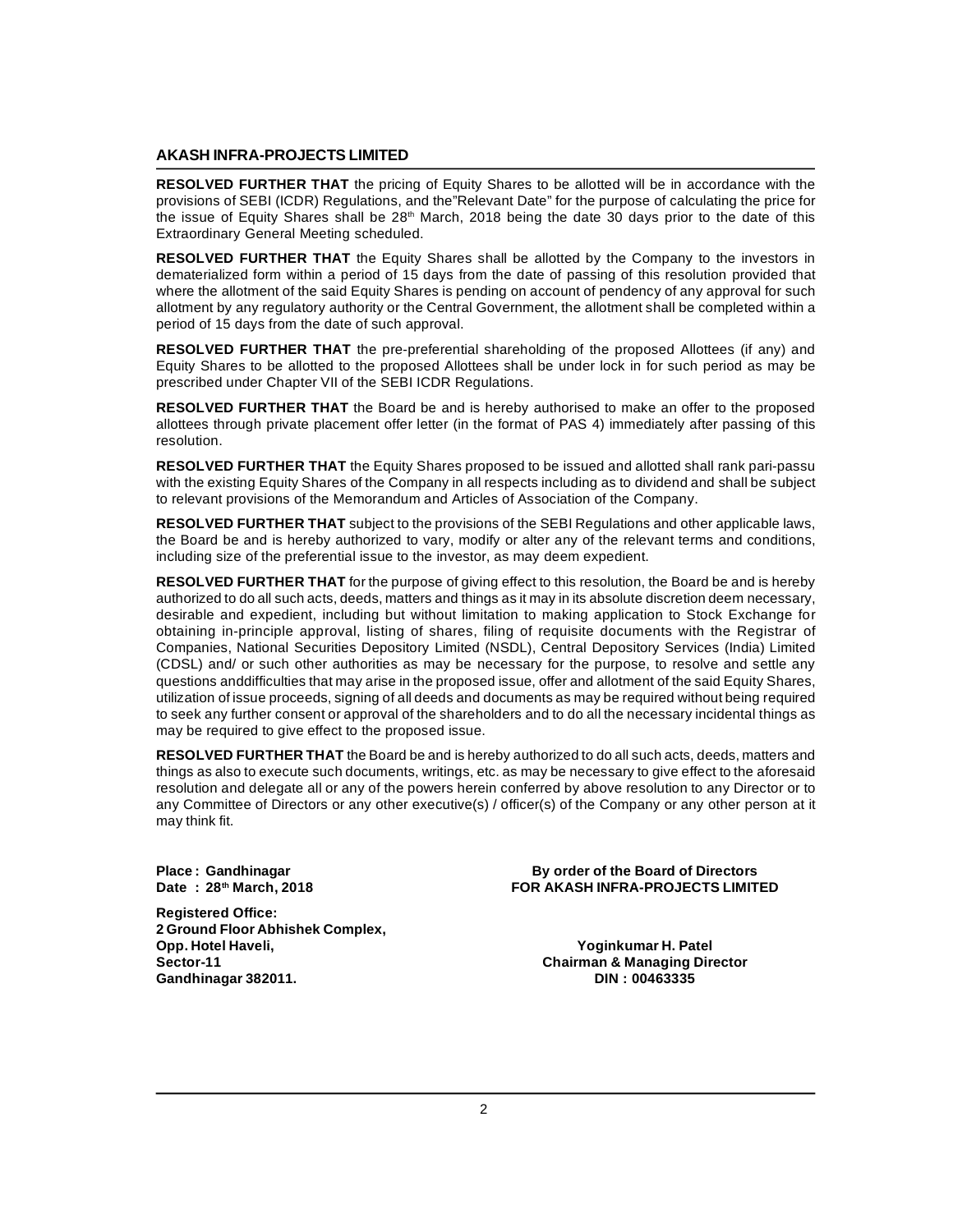#### **Notes:**

- 1. Statement pursuant to Section 102 of the Companies Act, 2013, setting out material facts relating to the Special Businesses to be transacted at the Extraordinary General Meeting ("EGM") is annexed hereto.
- **2. A MEMBER ENTITLED TO ATTEND AND VOTE AT THE MEETING IS ENTITLED TO APPOINTPROXIES TO ATTEND AND VOTE INSTEAD OF HIMSELF / HERSELF AND THE PROXY NEED NOT BE A MEMBER.**The Proxies in order to be valid must be delivered at the Registered Office of the Company not later than 48 hours before the commencement of the meeting. A person can act as proxy on behalf of Members not exceeding 50 (fifty) and holding in the aggregate not more than 10 (ten) percent of the total share capital of the Company carrying voting rights. A member holding more than 10 (ten) percent of the total share capital of the Company carrying voting rights may appoint a single person as Proxy and same person shall not act as Proxy for any other person or shareholder.
- 3. Corporate Members intending to send their authorized representatives to attend the Extra-Ordinary General Meeting are requested to send the company certified true copy of the Board Resolution authorizing their representative to attend and vote on their behalf at the Meeting.
- 4. Only registered members of the Company or any proxy appointed by such registered member may attend the Extra-ordinary General meeting as provided under the provisions of the Companies Act, 2013.
- 5. In case of joint holders attending the Meeting, only such Joint holders, who are higher in order of names will be entitled to vote.
- 6. Members are requested to write their DP ID and Client ID in the Attendance Slip for attending the Extra Ordinary General meeting to facilitate identification of membership at the meeting.
- 7. Members / proxies are requested to bring the attendance slip sent herewith duly filled in forattending the meeting and members are also requested to bring the copy of Annual Report to the meeting.
- 8. As the Company is listed on SME Exchange [Company covered under Chapter X B of SEBI (Issue of Capital Disclosure Requirements) Regulation, 2009], pursuant to Rule 20 of the Companies (Management and Administration) Rules, it is not required to provide remote e-voting facility to its members.
- 9. Members may note that the Notice of the Extra Ordinary General Meeting will also be available on the Company's website www.akashinfra.com.
- 10. A Route Map showing the Directions to reach the venue of the Extra Ordinary General Meeting is attached along with the notice as per the requirement ofSecretarial Standards – 2 on General Meeting (as amended from time to time).
- 11. The Securities and Exchange Board of India (SEBI) has mandated the submission of Permanent Account Number (PAN) by every participant in securities market. Members holding shares in electronic form are, therefore, requested to submit the PAN to their Depository Participants with whom they are maintaining their demat accounts.
- 12. Members may contact the Registrar and Share Transfer Agent of the Company i.e. purvashr@gmail.com, in case of any change of address or queries relating to their shares.
- 13. Members whose shareholding is in electronic mode are requested to intimate change of address and updates on bank account details, if any, to the respective depository participants.
- 14. The Company is concerned about the environment and utilizes natural resources in a sustainable way. We request you to update your email address with your Depository Participant and Registrar and Share Transfer Agent to enable us to send you the communications via email.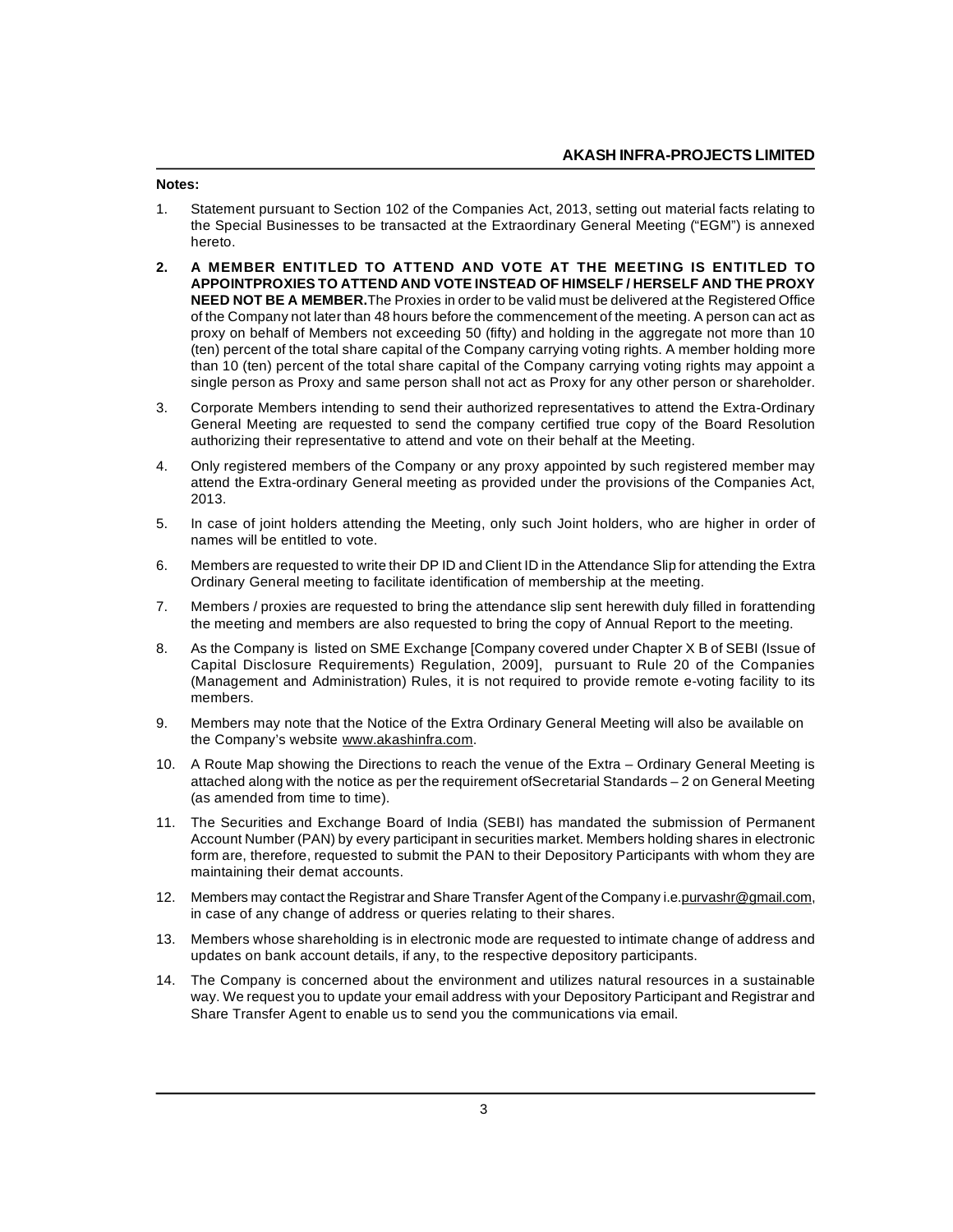- 15. Electronic copy of the Notice of the Extra-ordinary General Meeting of the Company along with Attendance Slip and Proxy Form is being sent to all the members whose email IDs are registered with the Company/Depository Participants(s) for communication purposes unless any member has requested for a hard copy of the same. For members who have not registered their email address, physical copy of the same is being sent in the permitted mode.
- 16. All documents proposed for approval, if any, in the above Notice and documents specifically mentioned in the Explanatory Statement are open for inspection at the Registered office of the Company during the working hours on all working days (except Saturdays, Sundays and Holidays) up to the date of Extra Ordinary General Meeting.

**Place : Gandhinagar By order of the Board of Directors**  $POR AKASH INFRA-PROJECTS LIMITED$ 

**Registered Office: 2 Ground Floor Abhishek Complex, Opp. Hotel Haveli, Yoginkumar H. Patel**  $Gandhinagar 382011.$ 

**Sector-11 Chairman & Managing Director**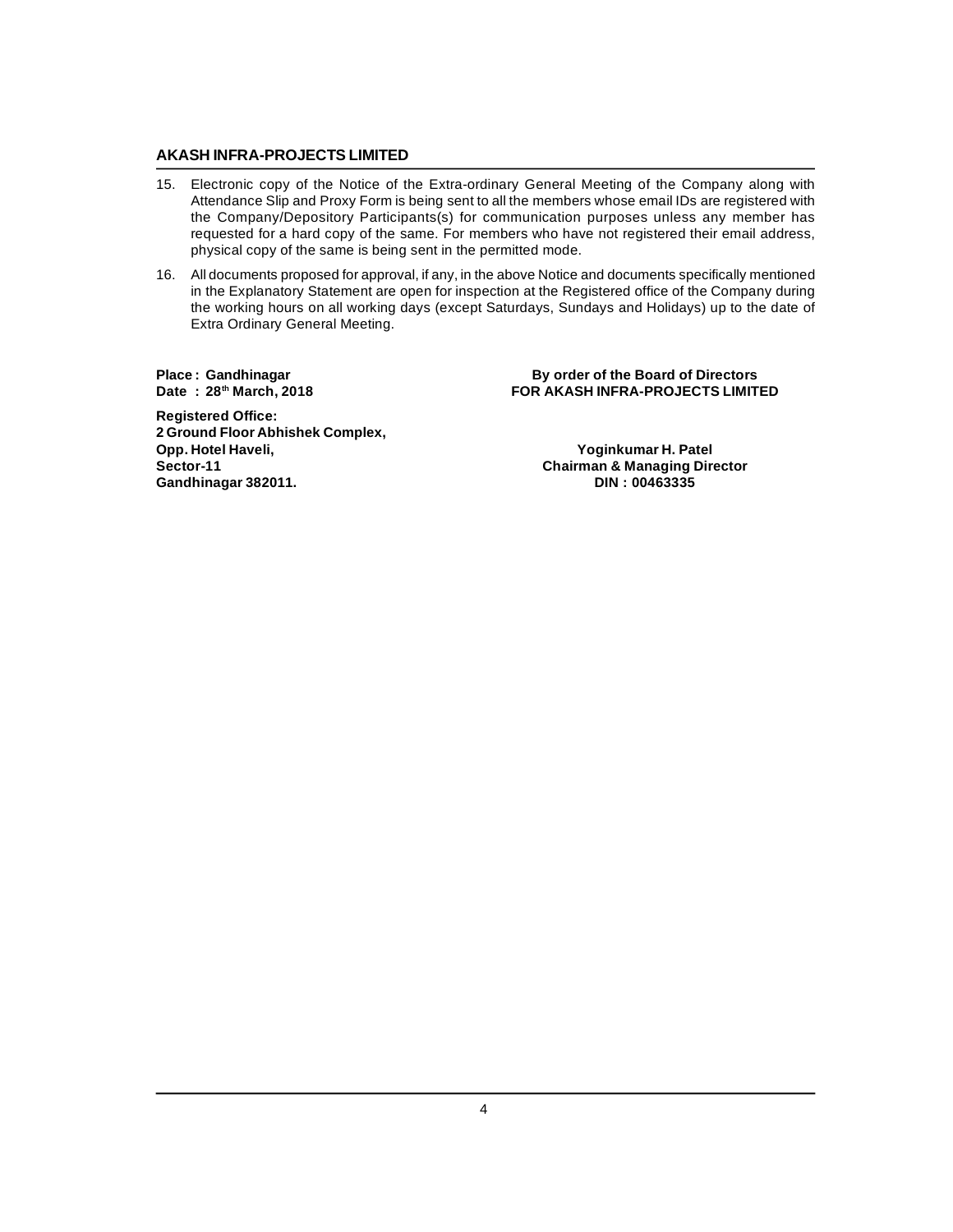Regd. Office: 2 Ground Floor Abhishek Complex, Opp. Hotel Haveli, Sector-11, Gandhinagar 382011 Web: www.akashinfra.com CIN: L45209GJ1999PLC036003; Ph:+91-79-23227006; Email ID: cs@akashinfra.com

## **EXPLANATORY STATEMENT PURSUANT TO SECTION 102(1) OF THE COMPANIES ACT, 2013**

The following Statement pursuant to Section 102(1) of the Companies Act, 2013, sets out all material facts relating to the special businesses mentioned in the accompanying Notice.

#### **Item No.1**

In view of future operations and long term fund requirementsof the Company, the Board of Directors has decided to increase the Authorised Share Capital of the Company. It is proposed to increase the Authorised share capital from existing Rs. 11,00,00,000/- (Rupees Eleven Crore Only) to Rs. 16,00,00,000/- (Rupees Sixteen Crore Only) as stated in the resolution. In view of the same, consequential amendment in the Memorandum of Association of the Company is necessary.

In accordance with the provisions of the Companies Act, 2013 approval of members by way of passing of necessary resolution is required to increase the Authorised Share Capital and to amend the Memorandum of Association of the Company. In view of the same, Special resolution is proposed for the approval of the shareholders.

None of the Directors, Key Managerial Personnel and their relatives are in any way concerned financially or otherwise in the proposed resolution.

A copy of the existing Memorandum of Association, together with proposed alteration, is available for inspection at the registered office of the Company during the business hours on any working day up to the date of Extra Ordinary General Meeting.

## **Item No.2**

Members are aware that your company is engaged in the business of infrastructure mainly construction of roads. Due to several reasons, payments of the company are held up and are not being released on due dates from Governments/ Local Bodies. Company's substantial payments from Ahmedabad Municipal Corporation are held up and hence the company requires additional fund to meet its working capital requirements. Secondly in order to augment the long term fund requirements, avail various opportunities for the growth of business of the Company,and for general corporate purpose,the Directors has been exploring various options for raising of funds. One of the option considered appropriate under the current scenario by the Board of Directors is issuance of equity shares through private placement, subject to availing of necessary approvals as required. In view of the same it is proposed to issue upto 25,00,000( Twenty Five Lakh) Equity Shares of the Company by way of preferential allotment. The issue of equity shares on preferential basis will be as per (ICDR) Regulations and other applicable laws and other rules / regulations as may be applicable for the same.

It is proposed to issue equity shares on preferential allotment basis as follows:

- A. The issue and allotment of the Equity Shares, as well as listing of those shares, will be in accordance with applicable laws including without limitation the ICDR Regulations, and any other Rules / Regulations / Guidelines, if any, prescribed by the Securities and Exchange Board of India, Stock Exchanges and/or any other statutory / regulatory authority, the Listing Agreements entered into by the Company with the Stock Exchange.
- B. The Equity shares allotted will be listed on National Stock Exchange of India Limited (SME Emerge). The issue and allotment will be subject to the availability of regulatory approvals, if any.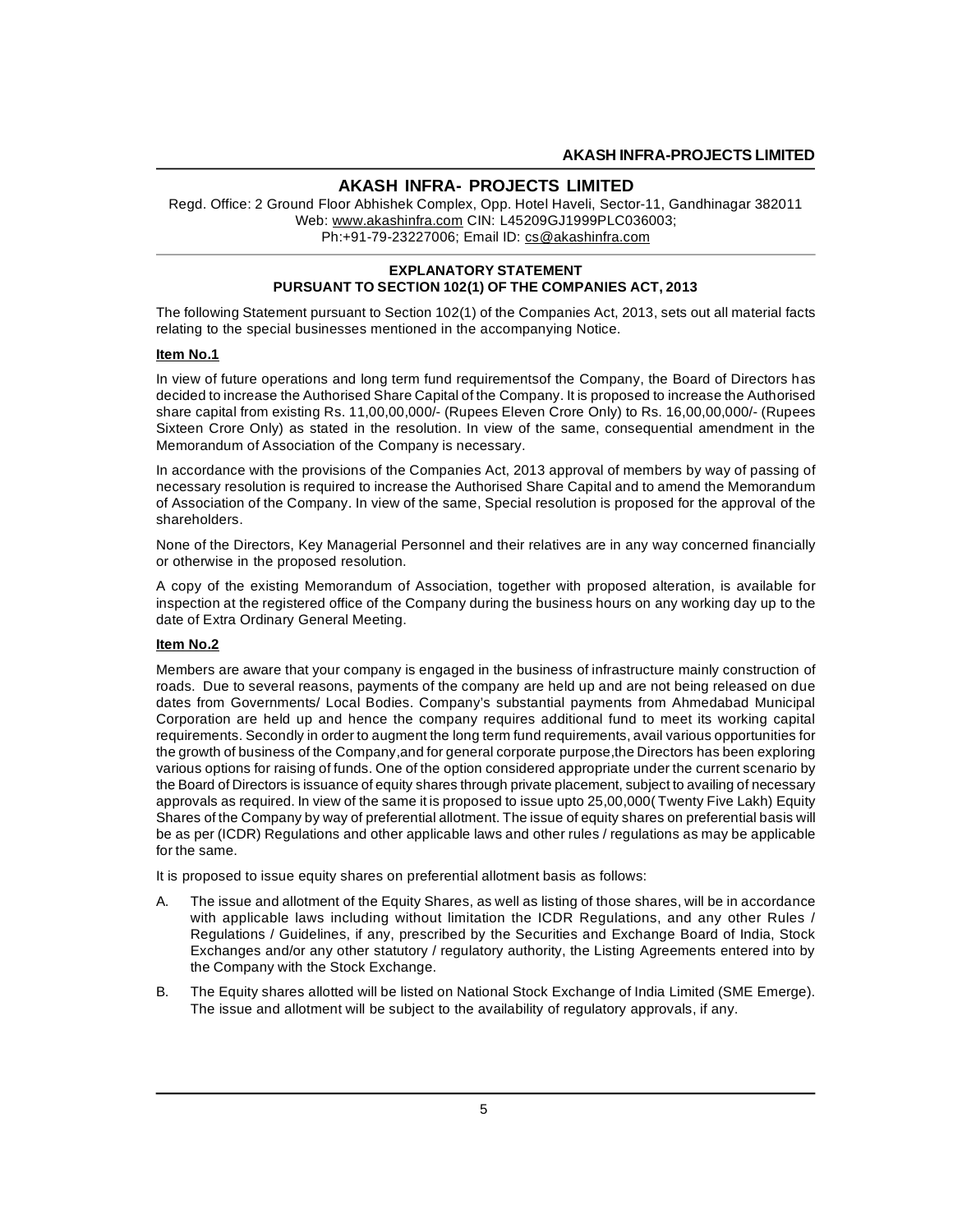The information as required under Companies Act, 2013 and Regulation 73 of the SEBI (Issue of Capital and Disclosure Requirements) Regulations, 2009, is as under:

#### **1. The Objects of the Preferential Issue:**

The preferential issue is proposed to be made for any one or in combination with any one or more of the purposes viz. funding of expansion business operations / activities; to augment the net worth and the capital base of the Company required for its business growth; to meet the long term working capital requirement of the Company; to improve the capital structure of the Company; to overcome with the liquidity crunch arose on account of late receipt of funds from government authorities, local bodies, municipal authorities and general corporate purposes.

## **2. The total number of equity shares to be issued:**

Up to 25,00,000 Equity Shares.

#### **3. The issue Price at which the allotment is proposed:**

The Company proposes to allot the Equity Shares at a price of Rs. 83/- per share (including premium of Rs. 73/- per share, which price is not less than the minimum price at which the securities are permitted to be issued as per ICDR Regulations ("Issue Price").

## **4. Basis on which the price has been arrived at:**

Pursuant to proviso 2 of Rule 13 of Companies (Share Capital and Debentures) Rules, 2014, the Company being a listed company,the price of equity shares has been calculated in accordance with the provisions of Chapter VII of the SEBI (ICDR) Regulations.

#### **5. Relevant Datewith reference to which the price has been arrived at:**

In accordance with the provisions of SEBI (ICDR) Regulations, the "Relevant Date" for the purpose of calculating the price of Equity Shares would be  $28<sup>th</sup>$  March, 2018being the date 30 days prior to the date of this Extraordinary General Meeting.

# **6. The class or classes of persons to whom the allotment is proposed to be made:**

The Preferential Issue is proposed to be made to the persons belonging to Promoter, Promoter/ Group and person belonging to other than Promoters or Promoters Group.

#### **7. Proposalof the Promoters or Directors or key managerial/management personnel of the Company to subscribe to the offer:**

The following Promoters and Directors have shown their intention to subscribe the equity shares:

| Sr. No.        | Name of the members belonging to<br><b>Promoters/Promoter Group</b> | Designation,                 |
|----------------|---------------------------------------------------------------------|------------------------------|
| 1.             | Mr. Yoginkumar H. Patel                                             | Chairman & Managing Director |
| 2.             | Mr. Ambusinh P. Gol                                                 | <b>Managing Director</b>     |
| 3.             | Mr. Premalsinh P. Gol                                               | <b>Whole-Time Director</b>   |
| 4.             | Mrs. Bhavana A. Gol                                                 | Director                     |
| 5.             | Mr. Akash Y. Patel                                                  |                              |
| 6.             | Mr. Daxraj A. Gol                                                   |                              |
| 7 <sub>1</sub> | Ms. Sonal P. Gol                                                    |                              |
| 8.             | Ms. Himani Y. Patel                                                 |                              |
| 9.             | Ms. Priyal D. Patel                                                 |                              |
| 10.            | Mr. Nikhilkumar B. Patel                                            |                              |
| 11.            | Ms. Ranu D. Patel                                                   |                              |

No other Directors or Key Managerial Personnel (KMPs) of the Company have shown their intention to subscribe to the offer.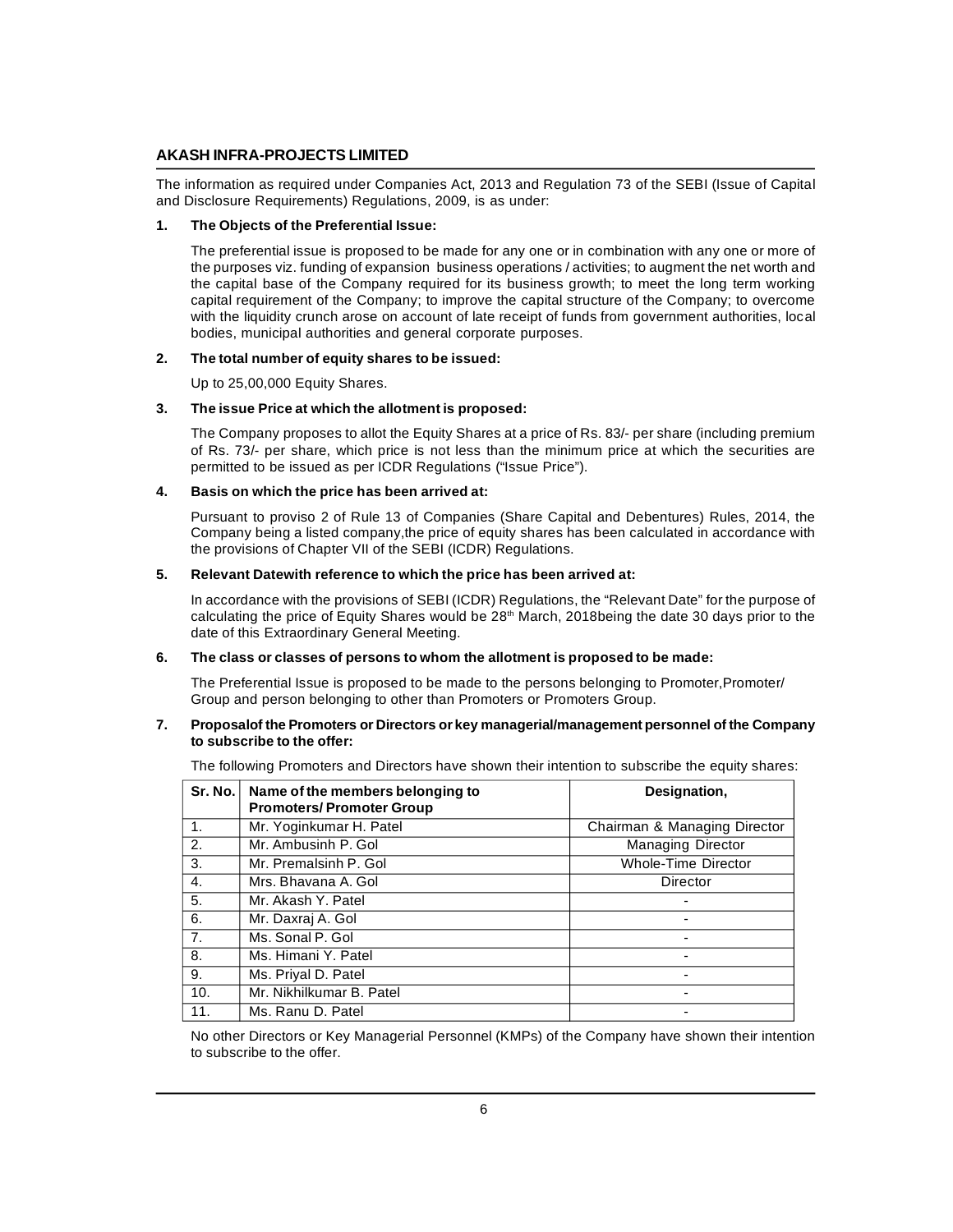#### **8. Proposed time within which the Preferential Issue shall be completed:**

As required under the SEBI (ICDR) Regulations, the allotment of Equity Shares pursuant to the special resolution shall be completed within a period of fifteen days from the date of passing of this special resolution by the Shareholders provided that where the allotment is pending on account of pendency of any approval of such allotment by any regulatory authority/body including stock exchanges or the Central Government, the allotment shall be completed within 15 days from the date of such approval.

**9.** The names of the proposed allottee and the identity of the natural persons who are the ultimate beneficial owners of the Equity Shares proposed to be allotted and/or who ultimately control the proposed allottee, the percentage of post Preferential Issue capital that may be held by them and change in control, if any, in the issuer consequent to the Preferential Issue:

| Sr.<br>No.     | <b>Proposed Allottees</b>                                            | <b>Holding Pre-</b><br>preferential<br><b>Issue</b> |               | No. of<br><b>Equity</b><br><b>Shares</b><br>to be | <b>Holding/Post</b><br><b>Preferential issue</b><br>of Equity shares |       |
|----------------|----------------------------------------------------------------------|-----------------------------------------------------|---------------|---------------------------------------------------|----------------------------------------------------------------------|-------|
|                |                                                                      | No of<br><b>Shares</b>                              | $\frac{9}{6}$ | allotted                                          | No of<br><b>Shares</b>                                               | %     |
|                | Persons belonging to<br>Promoter /<br><b>Promoter Group</b>          |                                                     |               |                                                   |                                                                      |       |
| 1              | Yoginkumar H. Patel<br>PAN: ACMPP2944G                               | 18,13,600                                           | 23.90         | 1,85,000                                          | 19,98,600                                                            | 19.81 |
| $\overline{2}$ | Ambusinh P. Gol<br>PAN: AFKPG4829C                                   | 18,13,600                                           | 23.90         | 1,85,000                                          | 19,98,600                                                            | 19.81 |
| 3              | Premalsinh Gol<br>PAN: ABVPG6447R                                    | 4,00,000                                            | 5.27          | 1,00,000                                          | 5,00,000                                                             | 4.96  |
| 4              | Akash Y. Patel<br>PAN: BERPP7854K                                    | 1,73,867                                            | 2.29          | 50,000                                            | 2,23,867                                                             | 2.22  |
| 5              | Daxraj A. Gol<br>PAN: BPFPG3411L                                     | Nil                                                 | Nil           | 1,25,000                                          | 1,25,000                                                             | 1.24  |
| 6              | Sonalben P. Gol<br>PAN: AGVPG7392J                                   | 1,41,333                                            | 1.86          | 50,000                                            | 1,91,333                                                             | 1.90  |
| $\overline{7}$ | Bhavanaben A. Gol<br>PAN: AGUPG7893D                                 | 1,33,333                                            | 1.76          | 25,000                                            | 1,58,333                                                             | 1.57  |
| 8              | Himani Y. Patel<br>PAN: BCRPP0284M                                   | 40,000                                              | 0.53          | 1,00,000                                          | 1,40,000                                                             | 1.39  |
| 9              | Prival D. Patel<br>PAN: BZPPP6584B                                   | Nil                                                 | Nil           | 50,000                                            | 50,000                                                               | 0.50  |
| 10             | Nikhilkumar B. Patel<br>PAN: CFOPP0389A                              | Nil                                                 | Nil           | 50,000                                            | 50,000                                                               | 0.50  |
| 11             | Ranu D.Patel<br>PAN: CXPPP0814D                                      | Nil                                                 | Nil           | 50,000                                            | 50,000                                                               | 0.50  |
|                | Persons belong to other<br>than promoter / promoter<br>group: PUBLIC |                                                     |               |                                                   |                                                                      |       |
| 12             | Kamlesh J. Patel<br>PAN: AGDPP7515L                                  | Nil                                                 | Nil           | 2,50,000                                          | 2,50,000                                                             | 2.48  |
| 13             | Piyush J. Patel<br>PAN: AMOPP3639C                                   | Nil                                                 | Nil           | 2,50,000                                          | 2,50,000                                                             | 2.48  |
| 14             | Kailashben M. Patel<br>PAN: AETPP8899M                               | Nil                                                 | Nil           | 1,25,000                                          | 1,25,000                                                             | 1.24  |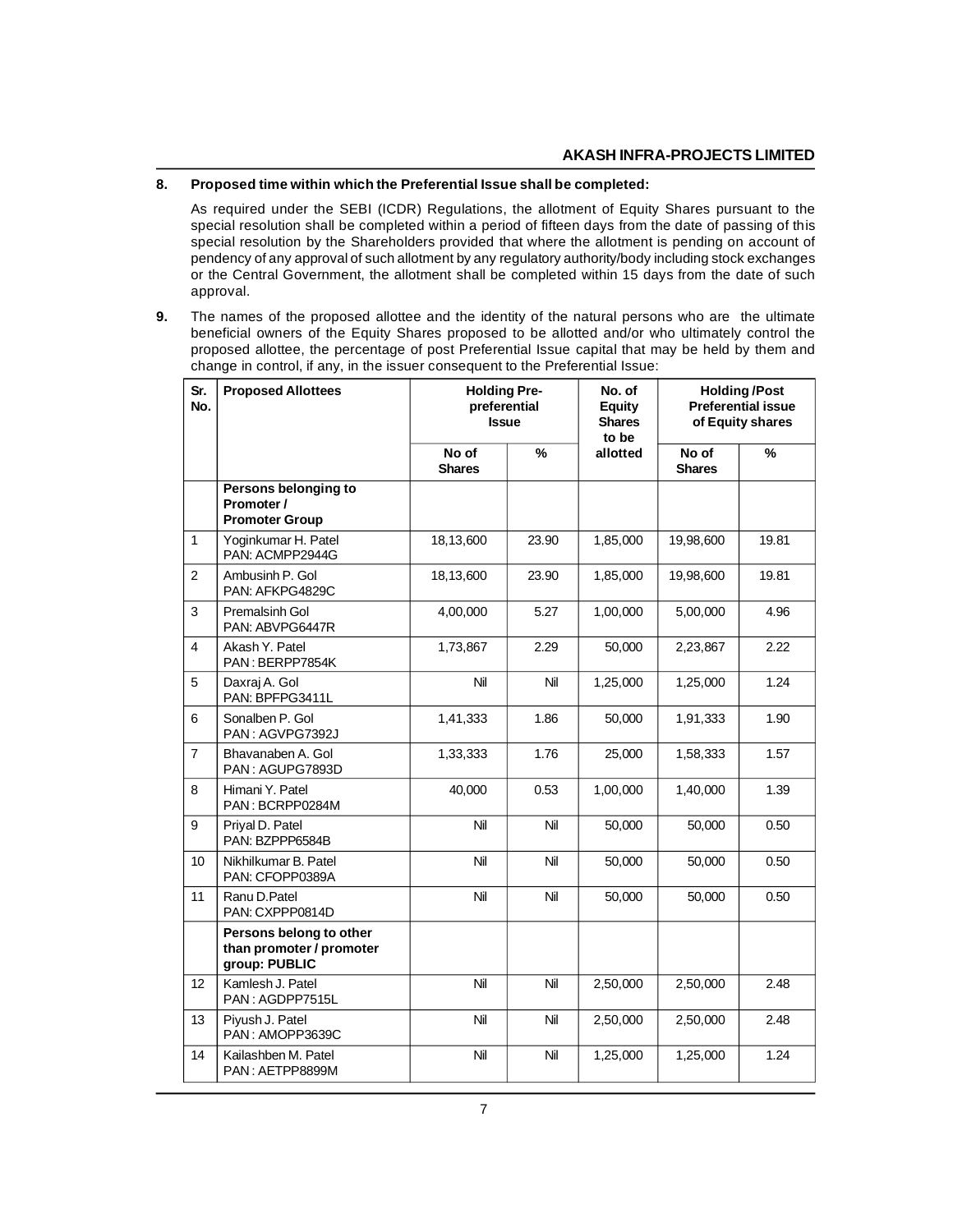| Sr.<br>No. | <b>Proposed Allottees</b>                                            |                        | <b>Holding Pre-</b><br>preferential<br><b>Issue</b> | No. of<br><b>Equity</b><br><b>Shares</b><br>to be | <b>Holding/Post</b><br><b>Preferential issue</b><br>of Equity shares |      |  |
|------------|----------------------------------------------------------------------|------------------------|-----------------------------------------------------|---------------------------------------------------|----------------------------------------------------------------------|------|--|
|            |                                                                      | No of<br><b>Shares</b> | %                                                   | allotted                                          | No of<br><b>Shares</b>                                               | %    |  |
|            | Persons belong to other<br>than promoter / promoter<br>group: PUBLIC |                        |                                                     |                                                   |                                                                      |      |  |
| 15         | Nidhiben M. Patel<br>PAN: ANYPP2491D                                 | Nil                    | Nil                                                 | 1,25,000                                          | 1,25,000                                                             | 1.24 |  |
| 16         | Ajitbhai P. Vasa<br>PAN: ABTPV8259J                                  | Nil                    | Nil                                                 | 1.50.000                                          | 1,50,000                                                             | 1.49 |  |
| 17         | Shwetaben S. Shah<br>PAN: AQFPS5288K                                 | Nil                    | Nil                                                 | 1,50,000                                          | 1,50,000                                                             | 1.49 |  |
| 18         | Nayanbhai R. Shah<br>PAN: AQAPS4373C                                 | Nil                    | Nil                                                 | 1,50,000                                          | 1,50,000                                                             | 1.49 |  |
| 19         | Amishaben M. Mehta<br>PAN: AZGPM3744G                                | Nil                    | Nil                                                 | 1,50,000                                          | 1,50,000                                                             | 1.49 |  |
| 20         | Indravadan Mehta<br>PAN: ABGPM6318J                                  | 1,000                  | 0.013                                               | 1,50,000                                          | 1,51,000                                                             | 1.50 |  |
| 21         | Kalpana Parikh<br>PAN: ADGPP9111Q                                    | <b>NIL</b>             | <b>NIL</b>                                          | 15,000                                            | 15,000                                                               | 0.15 |  |
| 22         | <b>Uday Dave</b><br>PAN: AIIPD4174C                                  | 20,000                 | 0.26                                                | 15,000                                            | 35,000                                                               | 0.35 |  |

All the proposed allottees are the individual and natural persons so they themselves are the ultimate beneficial owners.

Voting Rights will change in tendem with the shareholding pattern.There shall be no change in management or control of the Company pursuant to the issue of the equity shares.

**9. The number of persons to whom allotment on preferential basis have already been made during the year, in terms of number of securities as well as price:**

Save and except the Preferential Issue as proposed in the resolution as set in the accompanying Notice, the Company has made no other issue or allotment of securities on preferential basis during the year.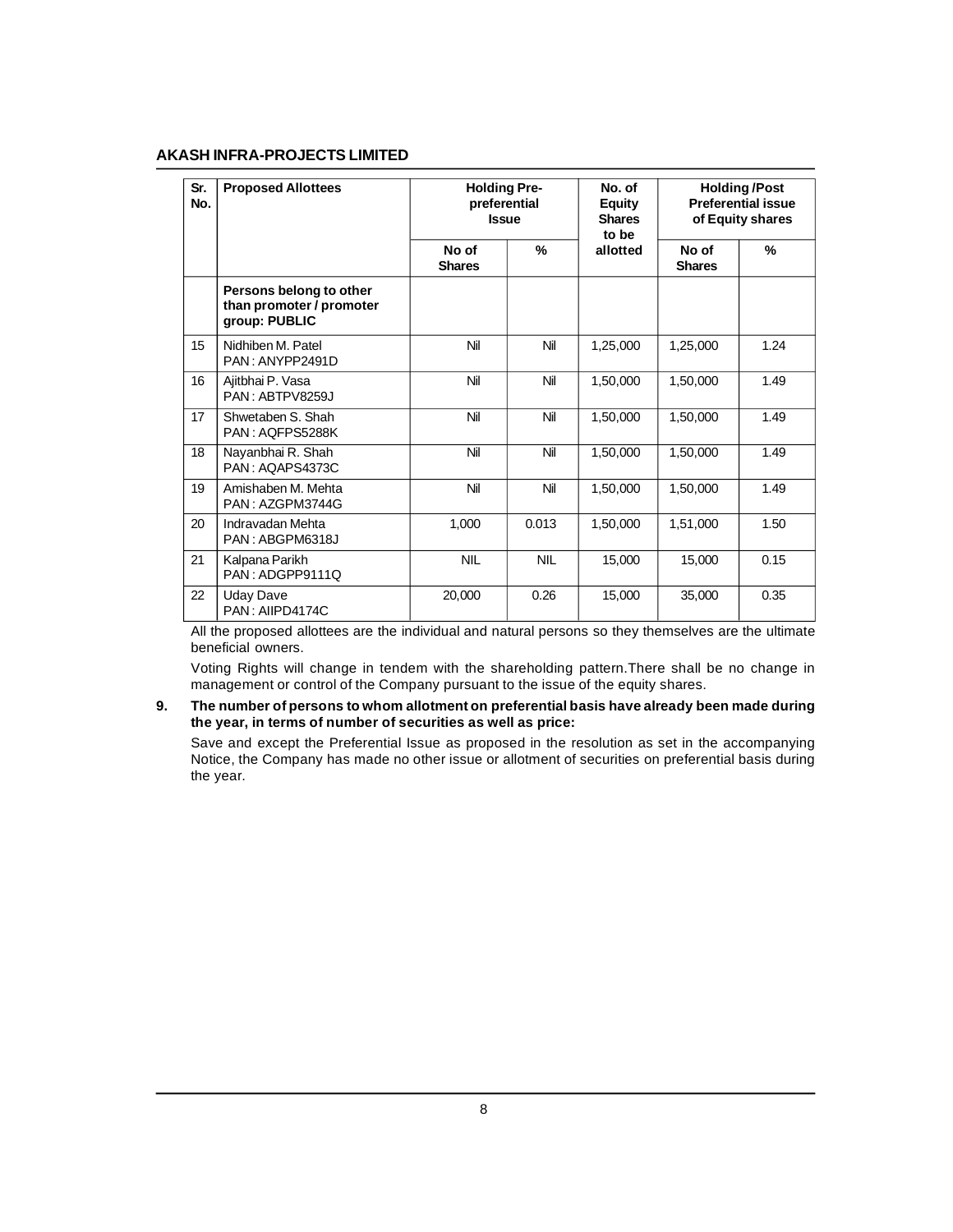## **10. The pre issue and post issue shareholding pattern of the Company: The shareholding pattern of the Company pre and post preferential allotment is given below:**

| Category |     | <b>Pre Issue</b>               |                    | <b>Post Issue</b> |             |          |
|----------|-----|--------------------------------|--------------------|-------------------|-------------|----------|
|          |     |                                | No. of             | $%$ of            | No. of      | $%$ of   |
|          |     |                                | <b>Shares held</b> | shareholding      | shares held | share    |
| A        |     | Promoters'Holding:             |                    |                   |             |          |
|          | (1) | Indian:                        |                    |                   |             |          |
|          |     | Individuals                    | 53,42,401          | 70.40             | 63,12,401   | 62.57    |
|          |     | <b>Bodies Corporate</b>        | 1,33,333           | 1.76              | 1,33,333    | 1.32     |
|          |     | <b>Sub Total</b>               | 54,75,734          | 72.16             | 64,45,734   | 63.89    |
|          | (2) | Foreign Promoters              | 0                  | 0                 | $\Omega$    | 0        |
|          |     | Sub-Total (A)                  | 54,75,734          | 72.16             | 64,45,734   | 63.89    |
| в        |     | <b>Non-Promoters holding:</b>  |                    |                   |             |          |
|          | (1) | Institutional Holders/         |                    |                   |             |          |
|          |     | Investor (Financial Institute) | 0                  | 0                 | $\Omega$    | 0        |
|          | (2) | Non-Institution:               |                    |                   |             |          |
|          |     | Private Corporate Bodies       | 0                  | 0                 | $\Omega$    | 0        |
|          |     | Directors and Relatives        | $\Omega$           | $\Omega$          | $\Omega$    | $\Omega$ |
|          |     | Indian Public                  | 16,74,689          | 22.07             | 32,04,689   | 31.77    |
|          |     | Others:                        |                    |                   |             |          |
|          |     | Clearing members               | 2,67,000           | $\overline{3.52}$ | 2,67,000    | 2.65     |
|          |     | <b>Bodies Corporate</b>        | 25,844             | 0.34              | 25,844      | 0.26     |
|          |     | Hindu undivided family         | 1,36,000           | 1.79              | 1,36,000    | 1.34     |
|          |     | Other                          | 9,000              | 0.12              | 9,000       | 0.09     |
|          |     | <b>Custodian for GDR</b>       | $\Omega$           | $\Omega$          | $\Omega$    | $\Omega$ |
|          |     | Sub Total (B)                  | 21,12,533          | 27.84             | 36,42,533   | 36.11    |
|          |     | Grand Total (A+B)              | 75,88,267          | 100.00            | 1,00,88,267 | 100.00   |

## **11. Auditors' Certificate:**

A copy of certificate from the Statutory Auditors of the Company certifying that the above issue of the Equity Shares is being made in accordance with the ICDR Regulations, will beplaced before the shareholders of the Company at the Extraordinary General Meeting and will also be open for inspection by the Members.

## **12. Lock in period:**

The equity shares allotted on preferential basis shall be subject to lock in as per the applicable (ICDR) Regulations, 2009.

# **13. Pricing & Undertaking to re-compute the price:**

Price is determined in terms of Regulation 76 of (ICDR) Regulations. Further, the Company undertakes to re-compute the price of the equity shares, if required, in terms of the provisions of these regulations where it is required to do so.

## **14. Approvals:**

The Company shall take necessary steps to obtain the required approvals from Stock Exchange, SEBI, or and / or other relevant agencies as may be required for the proposed preferential allotment of equity shares.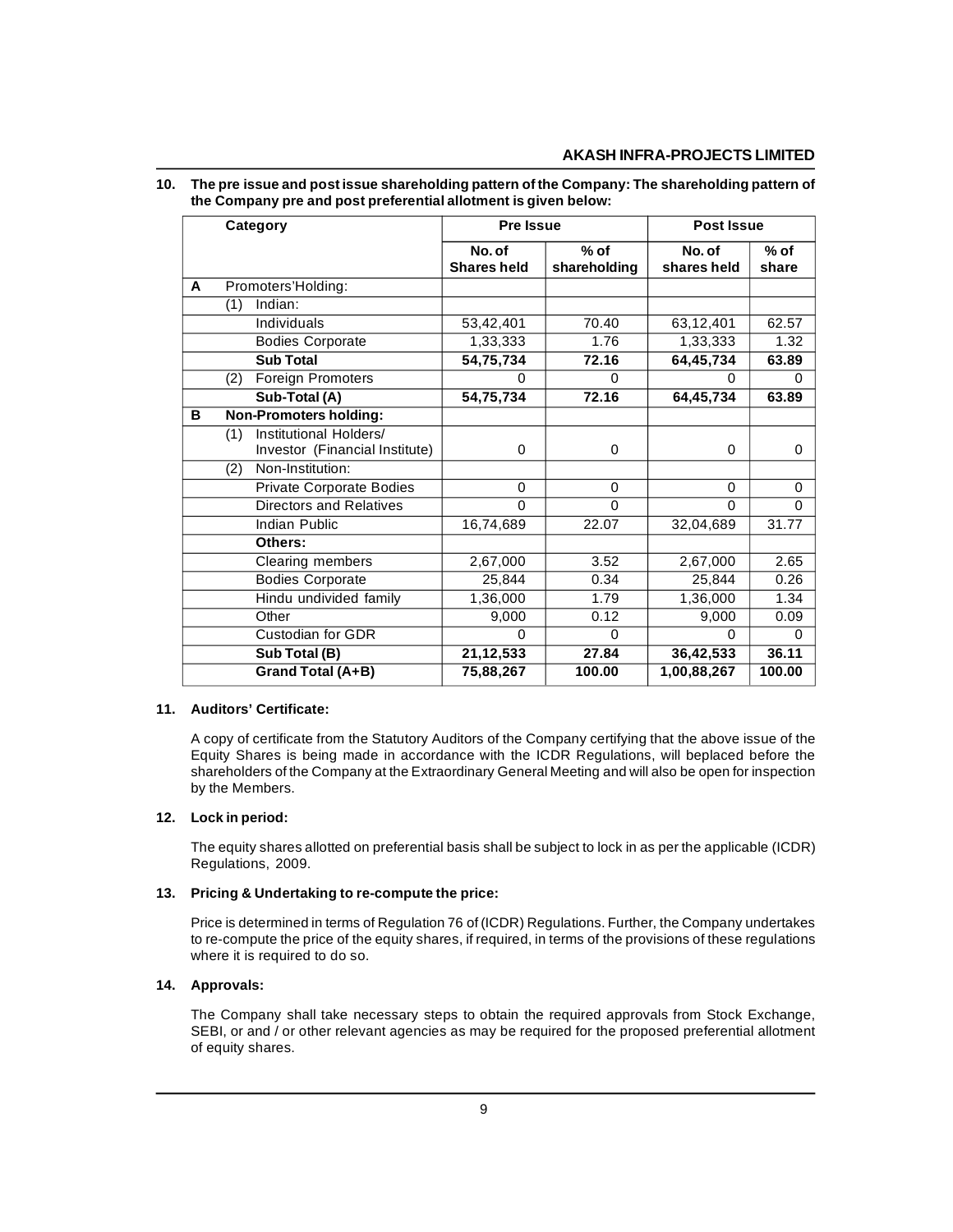#### **15. Undertaking to put under lock-in till the recomputed price is paid:**

The Company undertakes that if the amount payable on account of the re-computation of price if not paid within the time stipulated in these regulations, the specified equity shares shall continue to be lock-in till the time such amount is paid by the allottee.

Consent of the shareholders by way of Special Resolution is being sought pursuant to the provisions of Sections 42, 62 and all other applicable provisions of the Companies Act, 2013 and in terms of the provisions of the (ICDR) Regulations, 2009 and the SEBI (Listing Obligations and Disclosure Requirements) Regulations, 2015 as amended from time to time and executed by the Company with the Stock Exchange where the Company's shares are listed.

The Promoters, Directors, Key Managerial Personnel and their relatives may be deemed to be interested in the proposed resolution to the extent of their existing holding and the equity shares that may be subscribed by them. Except as mentioned above, none of the above parties are in any wayconcerned or interested in the proposed resolution. Mr. Ashwinkumar Jani, Mr. Bhanuchandra Bhavsar, Ms. Monika Sankhla, Directors of the Company, are not in any way concerned or interested in the proposed resolution.

**Registered Office: 2 Ground Floor Abhishek Complex, Opp. Hotel Haveli, Yoginkumar H. Patel**  $Gandhinagar 382011.$ 

**Place : Gandhinagar By order of the Board of Directors EOR AKASH INFRA-PROJECTS LIMITED** 

**Sector-11 Chairman & Managing Director**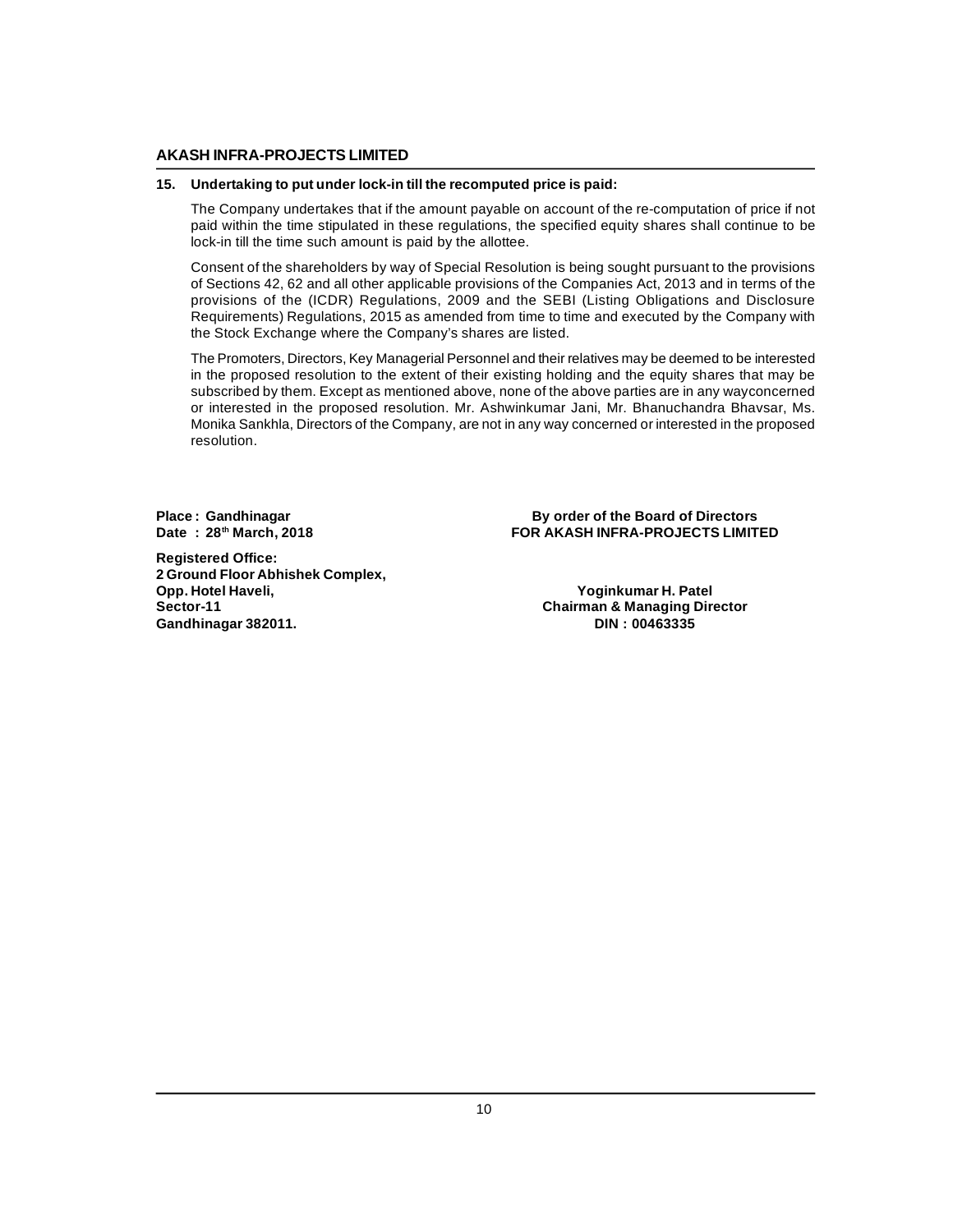Regd. Office: 2 Ground Floor Abhishek Complex, Opp. Hotel Haveli, Sector-11, Gandhinagar 382011 Web: www.akashinfra.com CIN: L45209GJ1999PLC036003; Ph:+91-79-23227006; Email ID: cs@akashinfra.com

#### **ATTENDANCE SLIP**

(To be handed over at the entrance of the Meeting Hall)

I/We hereby record my/our presence at the Extra-Ordinary General Meeting of the Company held on Friday, 27<sup>th</sup>April, 2018 at 4.00 p.m. at Pathikashram Hotel, NearS.T.Depo, GH-3 Circle, GH Road, Sector-11,Gandhinagar - 382011.

| Name and Registered Address of the<br>Sole / First Named Member | $\bullet$<br>$\cdot$ |  |
|-----------------------------------------------------------------|----------------------|--|
| DP ID-Client ID                                                 | $\bullet$<br>$\cdot$ |  |
| No. of shares held                                              | $\cdot$<br>$\cdot$   |  |
| Full name of the Member/Proxy                                   | $\cdot$<br>$\cdot$   |  |
| Member's/Proxy's Signature                                      | $\bullet$<br>$\cdot$ |  |

Note:

Please bring this attendance slip duly filled in to the meeting and hand it over at the Entrance Hall of the Meeting.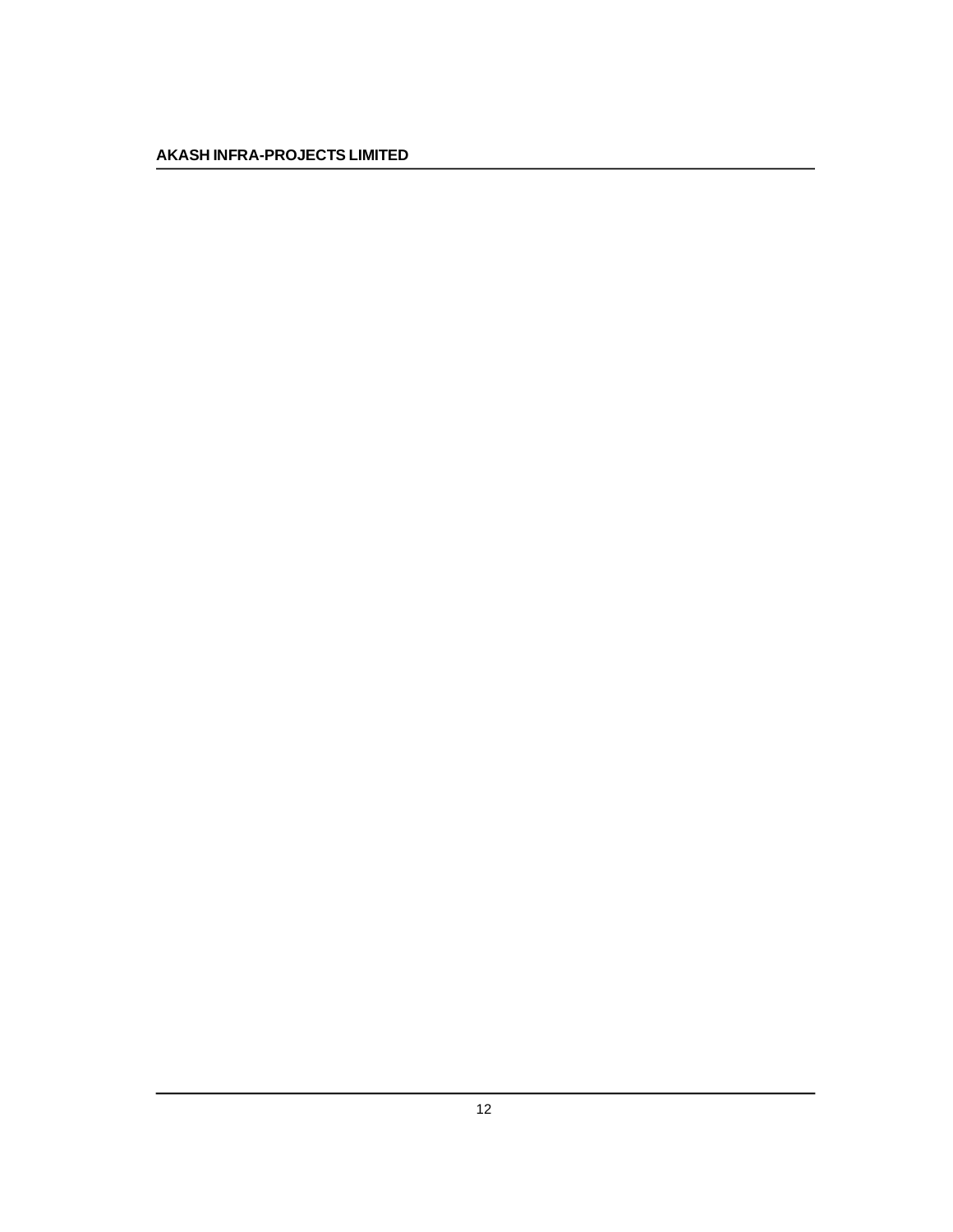#### **AKASH INFRA- PROJECTS LIMITED**

Regd. Office: 2 Ground Floor Abhishek Complex, Opp. Hotel Haveli, Sector-11, Gandhinagar 382011 Web: www.akashinfra.com CIN: L45209GJ1999PLC036003; Ph:+91-79-23227006; Email ID: cs@akashinfra.com

#### **PROXY FORM**

#### **Form No. MGT - 11**

(Pursuant to Section 105(6) of the Companies Act, 2013 and Rule 19(3) of the Companies (Management and Administration) Rules, 2014.)

| Name of the Member(s)     |  |
|---------------------------|--|
| <b>Registered Address</b> |  |
| E-mail Id                 |  |
| DP Id. / Client Id        |  |
| No. of Shares             |  |

I/We, being the member(s) of the above named company, hereby appoint:

| (1) |  |  |
|-----|--|--|
|     |  |  |
|     |  |  |
| (2) |  |  |
|     |  |  |
|     |  |  |
| (3) |  |  |
|     |  |  |
|     |  |  |

As my/our proxy to attend and vote (on a poll) for me/us and on my/our behalf at the Extra-ordinary General Meeting of the Company, to be held on 27<sup>th</sup> April, 2018 at 4.00 p.m. at Pathikashram Hotel, Near S.T.Depo, GH-3 Circle, GH Road, Sector-11, Gandhinagar – 382011 and at any adjournment thereof in respect of such resolution as indicated below:

| <b>Resolution No.</b> | <b>Matter of Resolution</b>                                                                    | For | <b>Against</b> |
|-----------------------|------------------------------------------------------------------------------------------------|-----|----------------|
|                       | <b>Special Businesses:</b>                                                                     |     |                |
| 1.                    | To increase the Authorized Share Capital of the Company.<br>(Special Resolution)               |     |                |
| 2.                    | To create, offer, issue and allot Equity Shares on preferential basis.<br>(Special Resolution) |     |                |

| Signed this                  | 2018<br>dav of | affix one<br>rupee |
|------------------------------|----------------|--------------------|
| Signature of the Shareholder |                | revenue            |
| Signature of Proxy holder(s) |                | stamp              |

Note: This form of Proxy in order to be effective should be duly completed and deposited at the Registered Office of the Company, not less than 48 hours before the commencement of the meeting.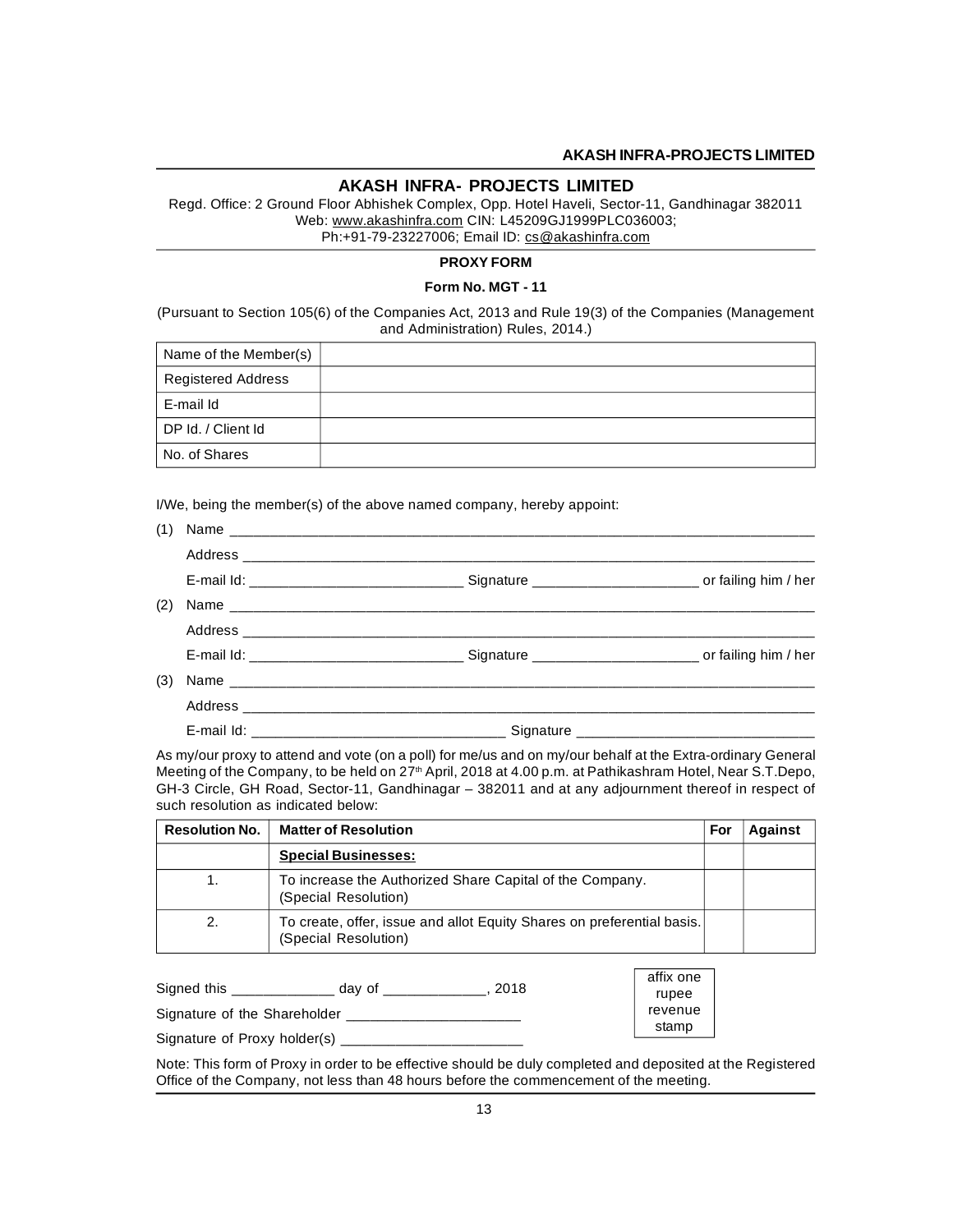